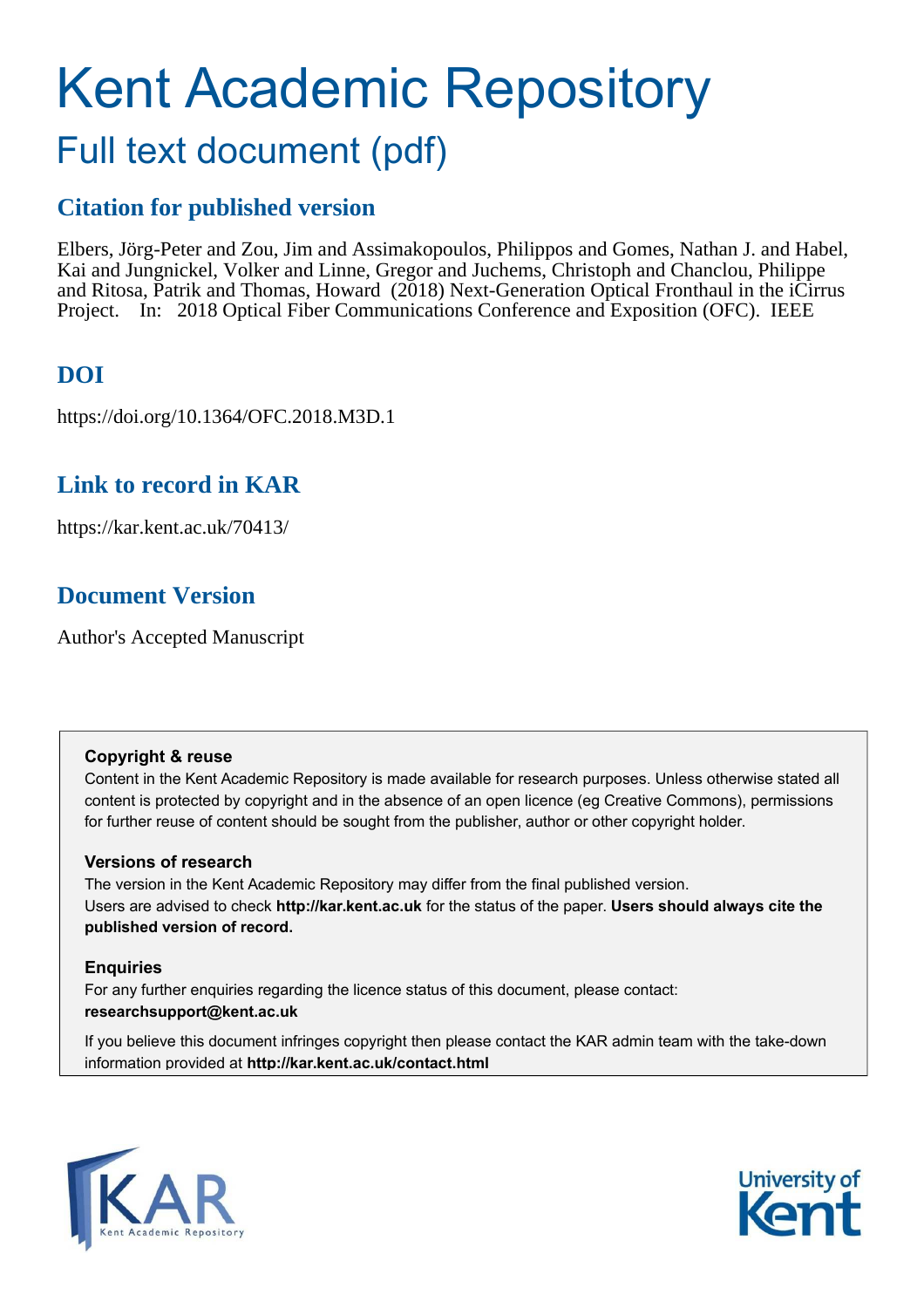# **Next-Generation Optical Fronthaul in the iCirrus Project**

**Jörg-Peter Elbers<sup>1</sup> , Jim Zou<sup>1</sup> , Philippos Asimakopoulos<sup>2</sup> , Nathan Gomes<sup>2</sup> , Kai Habel<sup>3</sup> , Volker Jungnickel<sup>3</sup> , Gregor Linne<sup>4</sup> , Christoph Juchems<sup>4</sup> , Philippe Chanclou<sup>5</sup> , Patrik Ritoša<sup>6</sup> , Howard Thomas<sup>7</sup>**

<sup>1</sup>ADVA Optical Networking SE, Fraunhoferstr. 9a, 82152 Martinsried, Germany. <sup>2</sup>University of Kent, Canterbury, Kent, England, CT2 7NZ, UK.<br><sup>3</sup>Fraunhofer HHI, Einsteinufer 37, 10587 Berlin, Germany. <sup>4</sup>IAF GmbH, Berliner

<sup>5</sup>Orange Labs, 2 Avenue Pierre Marzin, 22300 Lannion, France. <sup>6</sup>Telekom Slovenje, Cigaletova ulica 15, 1000 Ljubljana, Slovenia.

<sup>7</sup>Viavi Solutions, London Road, Newbury Berkshire, RG14 2PZ, UK.

jelbers@advaoptical.com

Abstract: We discuss next-generation fronthaul solutions for 5G and legacy radio access networks. Architectures, findings and experimental results from recent lab and field trial activities are reported.

**OCIS codes:** (060.2330) Fiber optics communications; (060.4250) Networks

#### **1. Introduction**

 $\overline{a}$ 

The 5<sup>th</sup> generation mobile network (5G) is much more than just a new radio (NR) interface [1]. Set out to serve diverse markets and industries such as automotive, manufacturing, energy, eHealth, and entertainment, it needs to deliver services with very different bandwidth, latency and reliability characteristics; enhanced Mobile Broad-Band (eMBB), ultra-Reliable Low-Latency Communications (uRLLC), and massive Machine-Type Communications (mMTC) have to be provided over a single network. Fulfillment of 5G performance metrics [2] such as 1000 times higher cell capacity, 100 times higher peak data rates, 10 times lower latency and 10 times better reliability compared to  $4G<sup>1</sup>$  requires both technology and architecture innovation.

Network slicing, edge computing and network function virtualization (NFV) will turn the radio access network (RAN) into a programmable resource. A cloud-RAN (C-RAN) architecture boosts efficiency by centralized resource pooling and can be complemented by distributed networking, storage and compute functions as network or application performance dictates. One of the main C-RAN implementation challenges lies in the fronthaul network that connects central units with remote units. In this paper, we investigate a next-generation optical fronthaul based on Ethernet. We discuss architectures and report results of the Horizon2020 iCirrus project.

#### **2. Architectural considerations**

In today's RAN, optical fronthaul and backhaul are served by different technologies: Backhaul links use standard Ethernet technology. Fronthaul links rely on layer 1 protocols such as CPRI (Common Public Radio Interface) to transport digitized I-Q, control & management, and synchronization data. Originally designed for connections from the base of a cell tower to the antenna on top, CPRI imposes stringent requirements on bandwidth, latency and admissible time error. A more than 10-fold higher data rate (compared to the user data), a one-way latency of less than 75  $\mu$ s<sup>2</sup>, a timing error of less than  $\pm 8$  ns, and a frequency error of less than 2 ppb are common specifications for CPRI transport [3]; fulfilling these in a C-RAN context requires dedicated fiber links, posing economic and operational challenges to service providers. Moving from LTE to 5G, it becomes unsustainable to simply follow the CPRI route for C-RAN, as the radio bandwidths would require transport bit-rates in excess of 100 Gb/s to each remote unit.

Next-generation fronthaul solutions offer convergence on the basis of a common Ethernet layer [4]. Using different transport profiles, front-, back- and mid-haul (between macro-cell and subtended small cell sites) traffic can be transported over the same (x-haul) network. This approach eliminates stovepipe implementations and allows the use of established Ethernet OAM (operation, administration & maintenance) tools. By introducing new functional splits [5], the transmission of baseband bits or frequency domain I-Q symbols instead of time domain waveforms leads to a reduction in transport bit-rates compared to CPRI. The fronthaul becomes dependent on the user traffic and statistical multiplexing in the transport network can be exploited while the benefits of central resource pooling and coordination can (at least partly) be retained.

Following current IEEE P1914.1 terminology [6], the fronthaul transport network can be split into a central unit (CU), distributed unit (DU) and remote unit (RU). Depending on deployment scenario, the DU can be combined with either CU or RU. Transport between these units is provided by the next-generation fronthaul interface (NGFI), which exists in two versions.

NGFI-II relates to the higher layer split (HLS) in 3GPP (F1 interface) [7] and describes the fronthaul segment connecting the CU to the DU. The agreed HLS (3GPP Option 2) is derived from the LTE dual connectivity (DC)

 $1$  1 million devices or 10 Tb/s per km<sup>2</sup>, 10 Gb/s peak rate, 99.999% availability, 1ms user plane latency.

 $2$  If support of coordinated multi-point transmission (CoMP) is not necessary, a relaxation to approx. 250 µs is possible.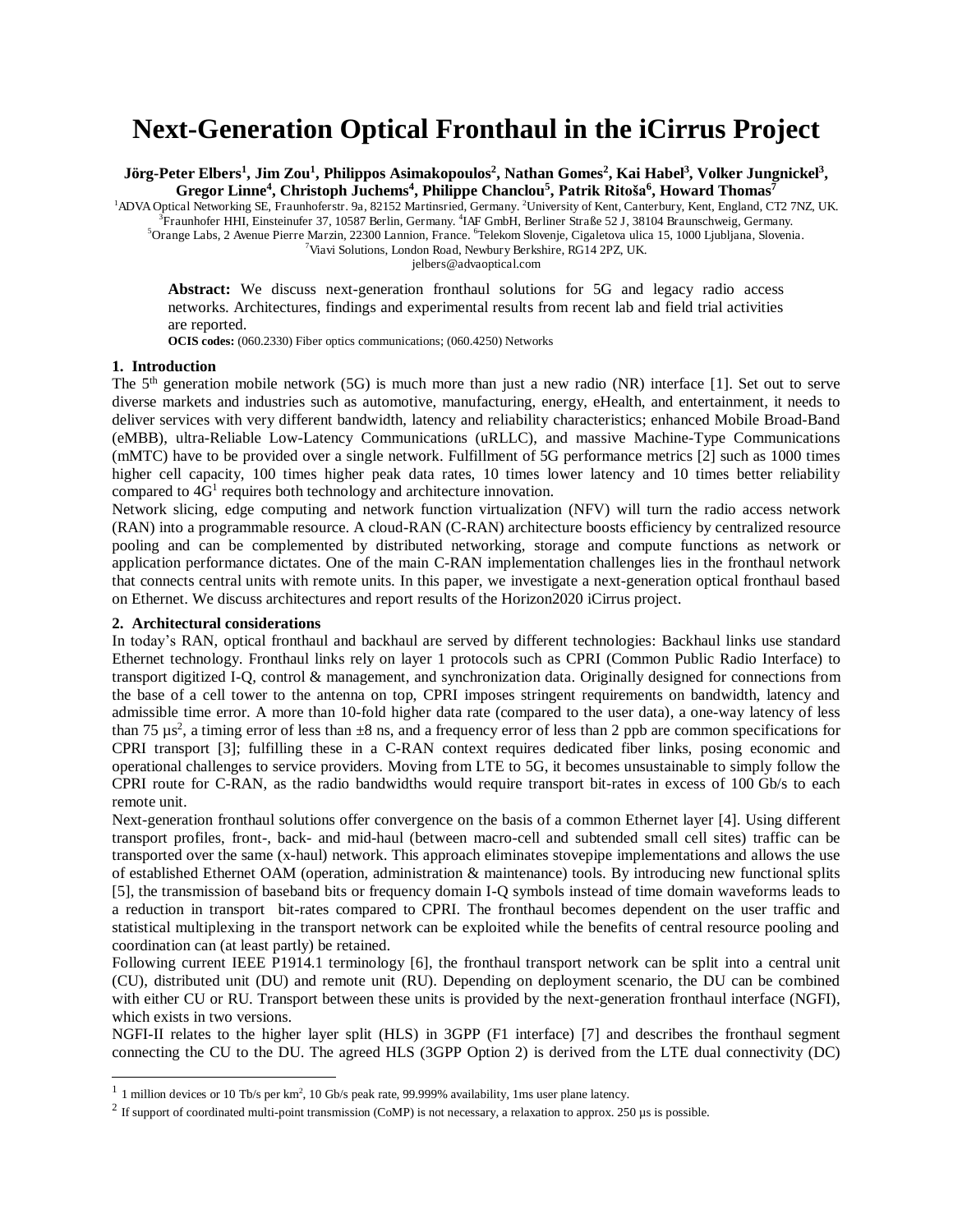configuration. It separates the radio protocol stack such that the PDCP and higher layer functions are located in the CU, while RLC and lower layer functions are located in the DU. The HLS increases bit-rates by less than 10% compared to those in the backhaul and has comparable latency and timing requirements. Yet, it allows centralization of CPU-intensive PDCP tasks and central aggregation (e.g. of 5G and LTE traffic).

NGFI-I relates to the lower layer split (LLS) in 3GPP (future F2 interface) and describes the fronthaul segment connecting the DU to the RU. Multiple LLS options are under consideration in both 3GPP and the new eCPRI standard [8]. No agreement has been reached to converge on a single option yet. A split point inside the PHY (3GPP Option 7.2, eCPRI Split IId+Iu) allows the same distributed massive MIMO (multiple input, multiple output) or CoMP operation as CPRI, but pushes the resource management to the RU thereby offering a 5-10 times reduction in data rate. A MAC-PHY split (3GPP Option 6) further reduces the transport bandwidth reduces transport bit-rates to less than twice backhaul rates (depending on the amount of control traffic between DU and RU), but still allows joint transmission and centralized scheduling. The slightly higher split points among the LLS options offer greater statistical multiplexing as bit-rate requirements scale more directly with load, at the expense of complexity in the decoupling of inter-layer dependencies. Latency and timing requirements stay similar to CPRI for all LLS options as they are more determined by the radio technology (carrier aggregation [CA], transmitter [TX] diversity, MIMO, CoMP) than a particular LLS choice.

The iCirrus optical fronthaul architecture is based on a converged Ethernet network which provides 10GbE connections to the RUs and aggregates traffic from multiple antenna sites in linear, chain or ring topologies using 100 GbE trunk links. It can accommodate variable split points based on operator requirements, cell load and aggregation levels (flexible RAN concept). Legacy CPRI signals can be transported over the same network after Ethernet encapsulation (CPRIoEth) by the IEEE P1914.3 Radio-over-Ethernet (RoE) standard [9]. As low latency and timing error is crucial for network performance, frequency syntonisation and time synchronisation is necessary, which can be provided by the IEEE 15882v2 precision timing protocol (PTP) in conjunction with synchronous Ethernet (SyncE) (using e.g. the ITU-T G.8275.1 telecom profile).

#### **3. Theoretical investigations**

Based on the architecture described above, work in iCirrus focused on time-sensitive networking approaches meeting the latency and timing error requirements of next-generation x-haul networks. Maximum latency and time error values for the different splits are still under discussion in 3GPP and the eCPRI group. Table 1a summarizes maximum transport latency values used iCirrus [10] and in the most recent eCPRI specification [8], binned into three classes of service (CoS). Current requirements are based on LTE time-division duplex (TDD) data. An eCPRI update taking into account 5G NR information is expected in 07/2018. The fiber transmission delay (5µs/km) needs to be taken into account in addition. Tolerable time errors are listed in Table 1b. An additional margin on the eCPRI specifications is required if the slave clock for timing recovery is located in the radio equipment, not at the transport edge. The class C requirement is an absolute time error which should be fulfilled by all radio transport solutions. Classes A+ to B requirements apply to a local radio cluster in the CPRI or LLS case and denote relative errors.

| CoS        | <b>Example use case</b>      | One-way latency                | <b>Class</b> | <b>Maximum time error</b>    | <b>Example use case</b>  |
|------------|------------------------------|--------------------------------|--------------|------------------------------|--------------------------|
|            |                              | (iCirrus / eCPRI)              |              | $ TE $ (iCirrus / eCPRI)     |                          |
| High       | CPRI, LLS user plane (fast)  | 75us / 100us                   | $A+$         | $10ns / 20ns$ (relative)     | MIMO or TX diversity     |
| Medium     | CPRI, LLS user plane (slow), | $440\mu s / 1ms$               |              | $30ns / 70ns$ (relative)     | Intra-band contiguous CA |
|            | $C&M$ plane (fast)           |                                | B            | $n/a / 200$ ns (relative)    | Intra-band non-cont. CA  |
| <b>Low</b> | HLS & backhaul user plane,   | $60 \text{ms} / 100 \text{ms}$ |              |                              | Inter-band CA            |
|            | $C&M$ plane (slow)           |                                |              | $1360ns / 1100ns$ (absolute) | 3GPP LTE TDD             |

Tab. 1: a) Fronthaul latency requirements, b) maximum permissible timing error.

Mechanisms for time-sensitive Ethernet transport investigated in iCirrus were: Strict priority (SP) queuing (IEEE 802.3br) without and with frame preemption (IEEE P802.1Qbu) as also considered in IEEE P802.1CM (profiles A and B) [11], time-aware shaping (TAS, IEEE 802.1Qbv) and a deterministic latency approach called FUSION [12]. Compared to round-robin scheduling, SP queuing can reduce average frame delay variation, but cannot reduce peak delay variation or worst case latency which are the relevant parameters here [4]. Frame preemption (FP) can reduce the peak delay variation, as it effectively lowers the maximum transmission unit (MTU) of the lower priority traffic. SP with FP may be able to meet class C specifications, but will require additional means such as a play-out buffer with high precision timing to meet the more stringent classes A+ to B requirements [13]. Time-aware shaping can in principle eliminate any packet delay variation of high priority traffic [14] and therefore offers deterministic latency, but requires a very accurate, network-wide flow scheduling. FUSION maintains deterministic latency for high priority traffic by preserving the timing of its frames and filling low priority traffic into the inter-frame gaps thereby